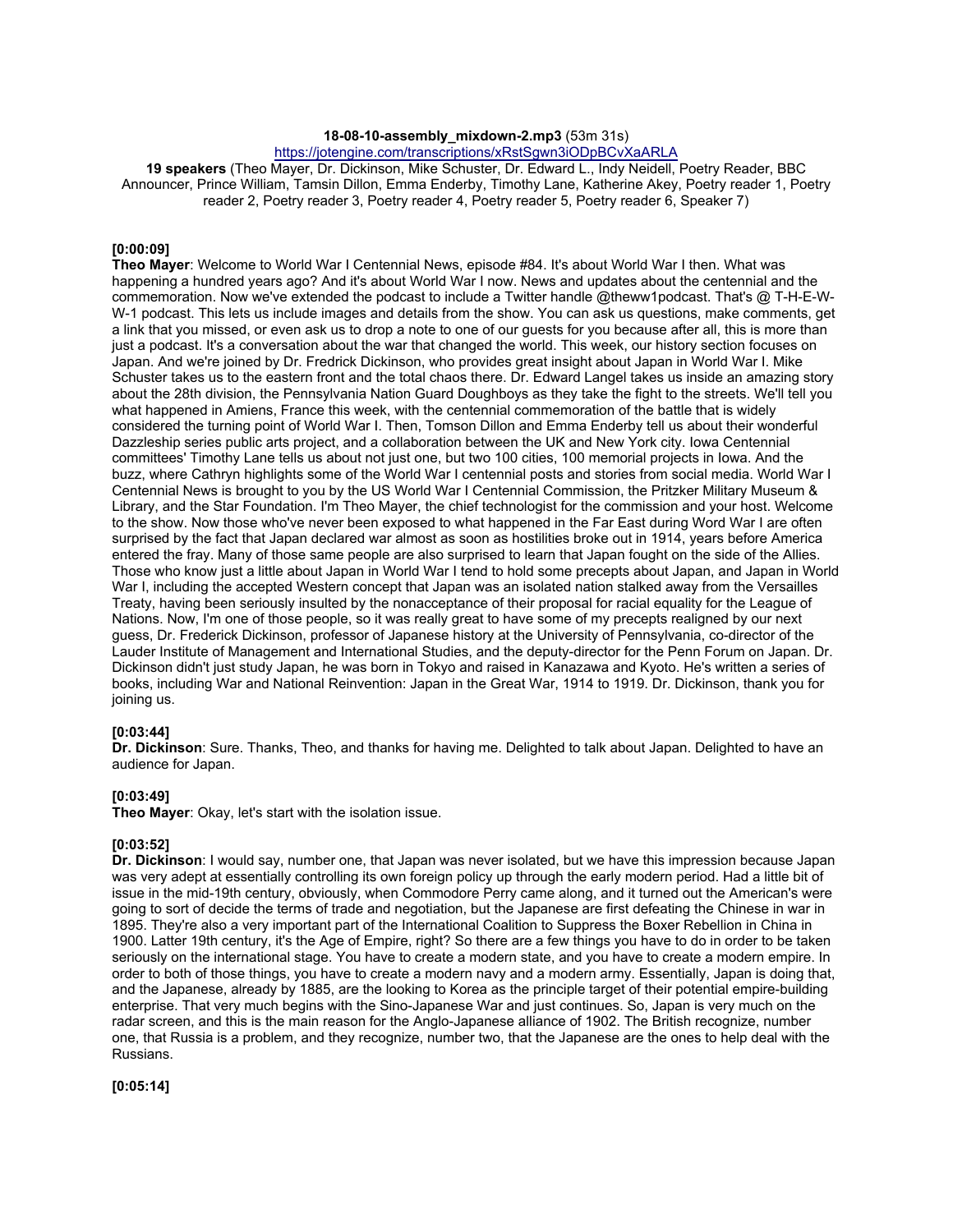**Theo Mayer**: World War I breaks out, and within months, Japan invades the Sing Tao region of China, presumably because it was held by Germans at the time. Is that true?

# **[0:05:23]**

**Dr. Dickinson**: Definitely, but even more important that, within months, ideas that the Japanese are declaring war on Germany August 23, 1914. This is quite remarkable. This is after the British, after the French, but it's before the Americans, it's before the Italians, it's before the Ottoman Empire gets involved in this war. They're very much out there at the beginning of the war, and yes, you have to ask yourself, "Well, what's going on?" Essentially, it's the Anglo-Japanese alliance, and in particular, it has to do with the one man who was basically in charge in August of 1914, and he was the one that made, almost single handedly, the decision to go to war against Germany. That was Kato Takaaki. He was the foreign minister at the time.

# **[0:06:04]**

**Theo Mayer**: So, what role did Japan play during the war?

# **[0:06:08]**

**Dr. Dickinson**: Well, it's an interesting question, and important one, and one that you would probably be surprised to learn, but I would say, to put it in a nutshell, the Japanese belligerence against the central powers was a deciding factor in the victory of the Allied Powers. The Germans, essentially, are knocked out of the war in Asia by November 1914, and I would simply say that, had the Japanese decided, instead of declaring war on Germany, to declare war on Britain and its Allies, we would be living in a very different world right now. And that was not necessarily out of the realm of possibility.

# **[0:06:46]**

**Theo Mayer**: No. It's a fascinating role. They also played a fairly large part in keeping the U-boat threat down in the Mediterranean.

# **[0:06:53]**

**Dr. Dickinson**: Exactly. So, all kinds of supporting roles that the Japanese are playing throughout the war, in fact.

# **[0:06:59]**

**Theo Mayer**: So, now the war wraps up, and Japan is at the table at Versailles. How did that go? What role did classic American racism play in the outcome?

# **[0:07:08]**

**Dr. Dickinson**: So, we usually simply hear the issue of the racial nondiscrimination clause that the Japanese put up for inclusion in the covenant in the League of Nations. But you have to remember, that was a very minor issue for the Japanese. They essentially got everything they wanted except that clause, and then some. What they actually wanted was confirmation of their newfound power in China, number one, and they also got confirmation of their newfound empire, and that is, they were given German Micronesia as League of Nations mandate territories to essentially develop as part of their informal empire after 1919, so those are the two things that the Japanese were really interested in, and they got them without a problem. Plus, they got recognition of being a world power. They were one of the five victor powers that were present at the table to discuss not simply issues in Asia, but to discuss issues of world peace.

#### **[0:08:08]**

**Theo Mayer**: Okay, so moving forward again, Japan was allied with the Anglo-Franco alliance during World War I. What happened between World War I and World War II that caused Japan to align themselves against the Allies 25 years later?

# **[0:08:21]**

**Dr. Dickinson**: This changes from the in September 1931. After becoming a pivotal player at the Paris Peace Conference, a pivotal player at the Washington Conference, at the Geneva Conference, the Naval Arms Reductions, at the London Conference in 1930, very important, signatory to the Kellogg-Briand Pact of 1928, after that, clearly something different is going on. And essentially, I would say it's a problem of domestic politics in Japan. Political parties are sort of a new phenomenon in Japan until the first World War essentially. The oligarchs had been in charge, the bureaucratic decision makers had been in charge, so the 1920s is a new era of political party management, and there are some within Japan that do not benefit politically by this arrangement, and they try as hard as they can throughout the 1920s to put Japan on a different path. They finally find a solution, a formula, and that is to just start shooting at home and abroad, and so these folks are doing that in the early 1930s, and this obviously, are ultimately changes Japan's trajectory, puts it on a path toward alliance with Germany and Italy rather than with Britain and the United States.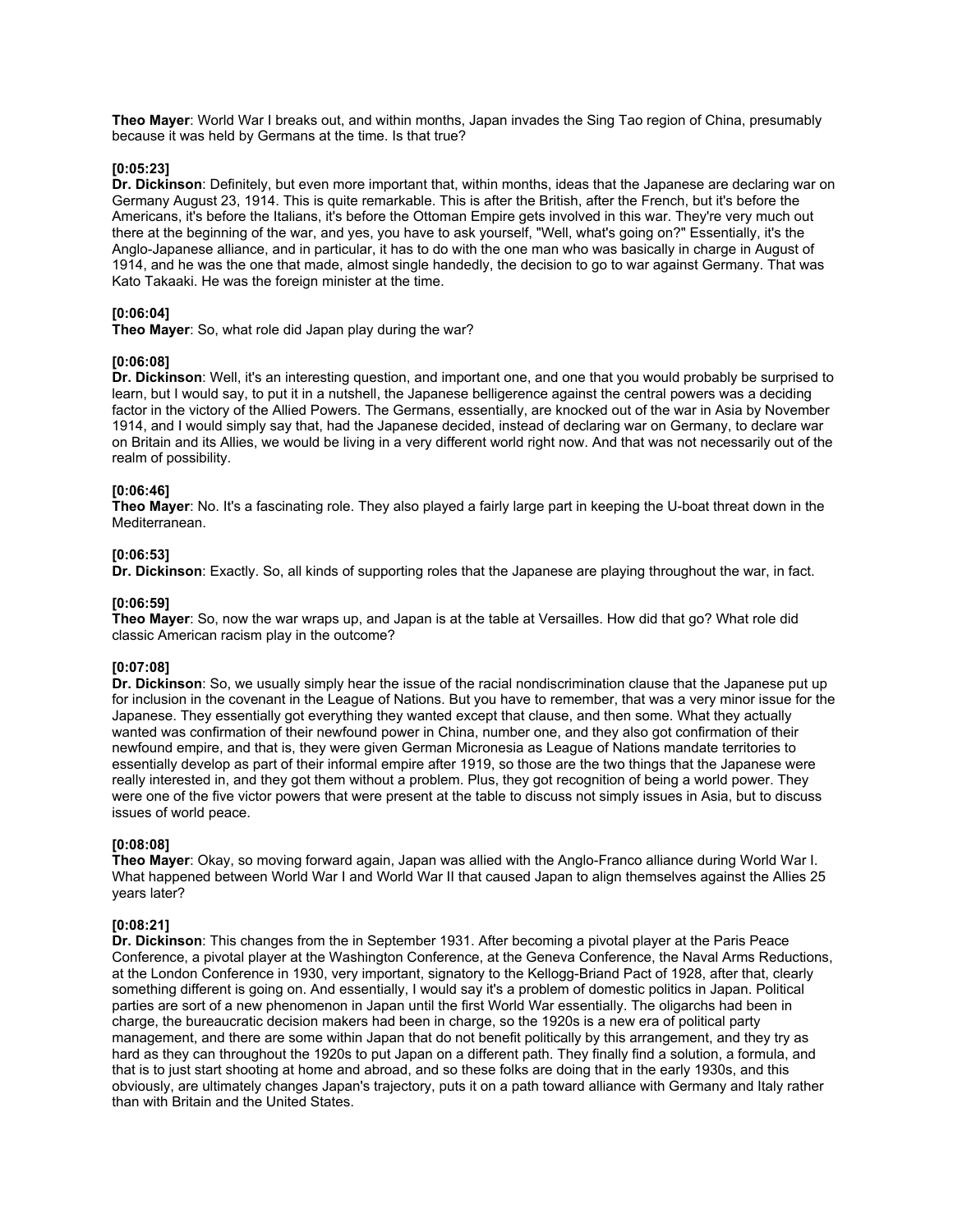# **[0:09:34]**

**Theo Mayer**: Dr. Dickinson, thank you so much for providing our listeners with this great overview of a story that many people I've spoken with are actually surprised at. And really, a story that's pretty much untold. Thank you for coming in.

# **[0:09:46]**

**Dr. Dickinson**: My pleasure. Thanks for having me, Theo.

# **[0:09:48]**

**Theo Mayer**: Dr. Frederick Dickinson is professor of Japanese History at the University of Pennsylvania. You can learn more about Japan in World War I by following the links in the podcast notes, and don't forget, you can send us or Dr. Dickinson questions via Twitter, @vww1podcast. Next, we're staying to the East, but not quite as far East, as Mick Schuster, former NPR correspondent and the curator for the Great War Project blog, takes us to Europe's Eastern Front, where the Russian Revolution creates quite a bit of chaos, especially for the Czech troops. No one seems to be quite certain of who is allied with whom. It's kind of a mess.

# **[0:10:29]**

**Mike Schuster**: It certainly is confusing. The intro reads, "Fighting erupts across the East; weakened, Russia is the target. In the West, German soldiers throw down their rifles, the black day of the German Army." And this is special to the Great War Project. Although the Bolsheviks had taken Russia out of the war early in 1918, it turns out, that was not the end of the war on what had been the Eastern Front. Far from it. Serious fighting erupted, stretching from central Europe, East through what would become Yugoslavia, then Ukraine, the Caucasus, Siberia, reaching all the way to Vladistako on Russia's far eastern shore. In late July, Czech troops who had been active in Western Russia, taking no one's orders but their own, reached the Volga River in Central Russia. Czech troops, reported historian Robert Gilbert, were now holding a 3000 mile line from the River Volga to the Pacific. By late July, reports Gilbert, the Czechs have seized a string of Central Russian towns, including Simberisk, where Lenin was born. Cut to Rennenburg, where the Romanov Tsar and his family were executed. French and British troops seize Momansk in Russia's North. The Germans, reports Gilbert, were masters of the Russian shores of the Black Sea and the Caspian. The Bolsheviks were struggling to maintain power at the center. Then, 1000 French troops landed at Vladivowstok. Meanwhile, at the center, in Moscow, serious fighting breaks out as well. Lenin survives an assassination attempt. He survives, but two Bolshevik leaders are killed, Stalin takes the lead in a series of ferocious reprisals. At this stage, it's become clear that Czech troops stranded in Russia were now on their own and clearly besting their Bolshevik adversaries. The Allies can't help but notice the predicament of the Czech legion, and for a time, considered an attempt to fold the Czechs into their forces. But the French still allied with the Russians and still committed to that alliance, squelched that proposal. Then, in the Russian Far East, Japan enters the battle on the Allied side. The politics, diplomacy and military action of the Great War had become very complex. And what of the Germans and their war making capacity in early August a century ago? More important, writes historian Adam Hopeshield, than the territory gained in their new offensive, was that suddenly, the German's legendary fighters in this war were surrendering, often throwing down their rifles and raising their hands when confronted by smaller numbers of Allied troops. It was this and not lost ground that began to convince the German high command that Germany had lost the war. It was on August 8, the day the Allied offensive began that was the Black Day of the German Army. The war continues, writes Hopeshield, but rumors of pessimism at the top begin to seep out. Several hundred thousand soldiers well behind the lines either deserted, or else ignored orders. There is a rising fear that if army discipline and moral collapse, something even worse than an Allied victory could occur: revolution at home. That's some of the news from the Great War Project this day 100 years ago.

# **[0:13:44]**

**Theo Mayer**: Mike Schuster is the curator for the Great War Project blog. The link to his post is in the podcast notes. On to this week's segment of America Emerges, military stories from WWI. Dr. Edward Langle takes his history lens and zooms in for a close-up, as he focuses on the action of the 28th Division, the Pennsylvania National Guard Doughboys, who, after three weeks of intense fighting, find themselves crossing a river and engaging in some seriously intense combat.

# **[0:14:16]**

**Dr. Edward L.**: The curtain opened in August 1918, on one of World War I's hardest fought battles. The 28th Division, Pennsylvania National Guard had been in the thick of the fighting for three weeks now, following up the defeat of the final German offensive along the Marne on July 15. By participating in the so-called Aisne-Marne campaign. The campaign cleared a German held and pushed the enemy back to the Vesle River. Now, however, the Pennsylvania Dough Boys had to cross the river at the shell shattered village of Fismes. 19-year-old Corporal Harold Pierce approached Fismes with his comrades of the 112th regiment on the evening of August 7. A white cloud of gas and smoke hovers over the town, "But otherwise, it looks peaceful enough," he thought. The closer he got, though, the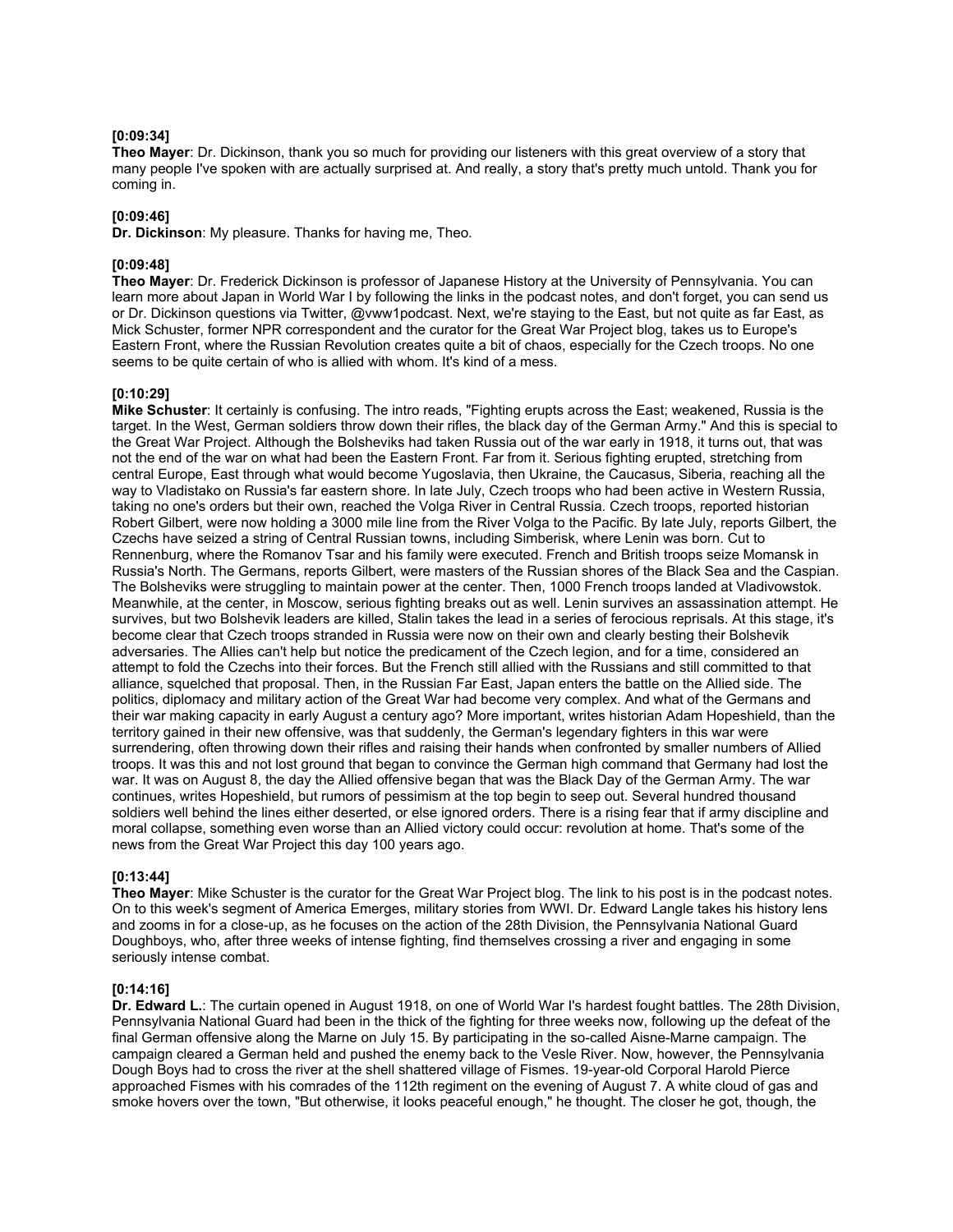worse it appeared. Supposedly, the just departing Red Arrow 32nd division from Michigan and Wisconsin had captured the town. As the Doughboys passed an old mill and railroad, though, they saw a red glow from fires burning in the town. Then, enemy artillery shells began falling as the Doughboys ran past a wrecked dodged staff car. Fires crackling with exploding cartridges, corpses and streets littered with fallen buildings, shell holes, poles, wires, and other debris. German snipers were everywhere. American detachments worked through the town to clear out the enemy snipers, who had penetrated Fismes from the smaller village of Fismette across the river to the North. Meanwhile, other Doughboys with automatic rifles used the half wrecked foot bridge to enter Fismette. German infantry managed to hold the Americans back until a group from the 112th Regiment's third battalion raced across a bridge of fallen logs and established a weak bridgehead below a railroad embankment near Chateau Diabla, soon better known by its English name, as the Devil's House. American artillery opened fire on the North bank of the river at dawn on August 8, and an hour later, the Americans hot footed it across the footbridge from Fismes to Fismette. Converging enemy machine gun and artillery fire quickly drove them back. That afternoon, the 112th regiment attacked again, this time following a rolling barrage that ripped through Fismette, fighting desperately in the streets, often hand to hand, the Americans gained footholds in the southern and eastern parts of the village, and took 40 prisoners. It wasn't much, but it was a start. August 9 dawned with the Americans in Fismette just trying to hold on. Savage German artillery fire, including gas, descended on the village all day, making relief difficult. Harold Pierce and his brother Hugh had to dash across the footbridge into Fismette at their captain's direct orders. Harold Pierce recalled, "He commands to go and we start as fast as our legs can go. Over the bridge, past a big dud aerial bomb. I see my brother Hugh fall, and I think he's shot, but he has only jumped into a hole in the bridge, and we all follow him in to get our wind. Two dead men are lying half in the water. We climb out again and run to the end of the bridge, and turn quickly to the left, into the houses. Near the first house, an American is lying so covered with rock dust, he looks like a marble man." In a house, Pierce found some Doughboys sniping at Germans and cutting notches in their barrels to count the kills. The men were out of cigarettes and so desperate that they had been smoking leaves. Fortunately, Pierce didn't smoke, so, as he recalled, "I hand out packs of Camels and Chesterfields and know how the Good Samaritan felt. I am a hero, a saint, a philanthropist in their eyes. They inhale and relax." Beyond, he found houses filled with wounded and killed. Pierce and his brother next draw on some Doughboys behind a stone wall. The Americans fired uphill into an orchard where they heard but did not see a gun firing, ignoring orders to conserve their ammunition. And he recalled, "Hugh claims it is an American gun, and does not get down, although it's firing steadily now, and the crack of its bullets are plain, now, over our heads. I yell at him to get down, but he laughs and fires another shot. I jump and grab him around the neck and shoulders and throw him to the ground heavily, and lied on top of him. Just then, a leaf comes tumbling out of the peach branches, cut by a bullet, not a foot over his head. He is willing to admit I'm right." Later, the men opened fire together, as if the whole German army are marching down the streets. "Quickly, I shift my Springfield to the right, to get in a shot. As I shoot, a man from F Company next to me drops to the ground as if dead. I had the muzzle about six inches from his ear. He's out for a few seconds, then rolls onto his back, stares to the sky and asks me where he's hit. A sergeant next to him whose ear drums were almost broken curses at me, but the one who was knocked out says, 'Nevermind buddy.' I settle back at the wall, ashamed, but then my intentions were good." German soldiers of the proud and battle hardened fourth guards division counterattacked, but the Doughboys behind the stone wall beat them back. Undeterred, the Germans filtered snipers and machine gunners into town overnight. They were determined, not just to hold Fismette, but to wipe out the impudent Americans.

# **[0:19:59]**

**Theo Mayer**: We put the links in the podcast notes for Ed's post, and his author's website. This week, our YouTuber friends at The Great War channel posted a three month recap of May, June and July 1918. Host Indiana Neidell walks the viewers through a great summary of the action on all fronts.

# **[0:20:18]**

**Indy Neidell**: I'm Indy Neidell. Welcome to a Great War recap special covering the months May, June and July 1918. May began on the western front with the end of the Battle of La Liese, which had good tactical success for the Germans, but was an operational failure, since it did not take its main objectives. German quartermaster, General Erlich Ludendorf was already making plans for yet more western front offensives designed to win the war before the Americans could arrive in force. But they were, in fact, already coming in droves, well over 100000 per month, and that number grew and grew. However, on May 1, in an Allied Command meeting, American Commander John Perzing made clear that he was not going to send them into the lines with the French and British yet. Well, not all of them. He was waiting to build a whole American army first.

# **[0:21:11]**

**Theo Mayer**: You can get a great overview of the whole three months in just nine minutes, and you'll find it by searching The Great War on YouTube. Tweet us for the link, @theww1podcast, or follow the link in the podcast notes. And that's how it was 100 years ago. It's time to fast forward into the present, with World War I centennial news now. This part of the podcast focuses on now, and how the centennial of World War I's being commemorated. This week in commission and international news, all the action was in France, with the centennial commemoration of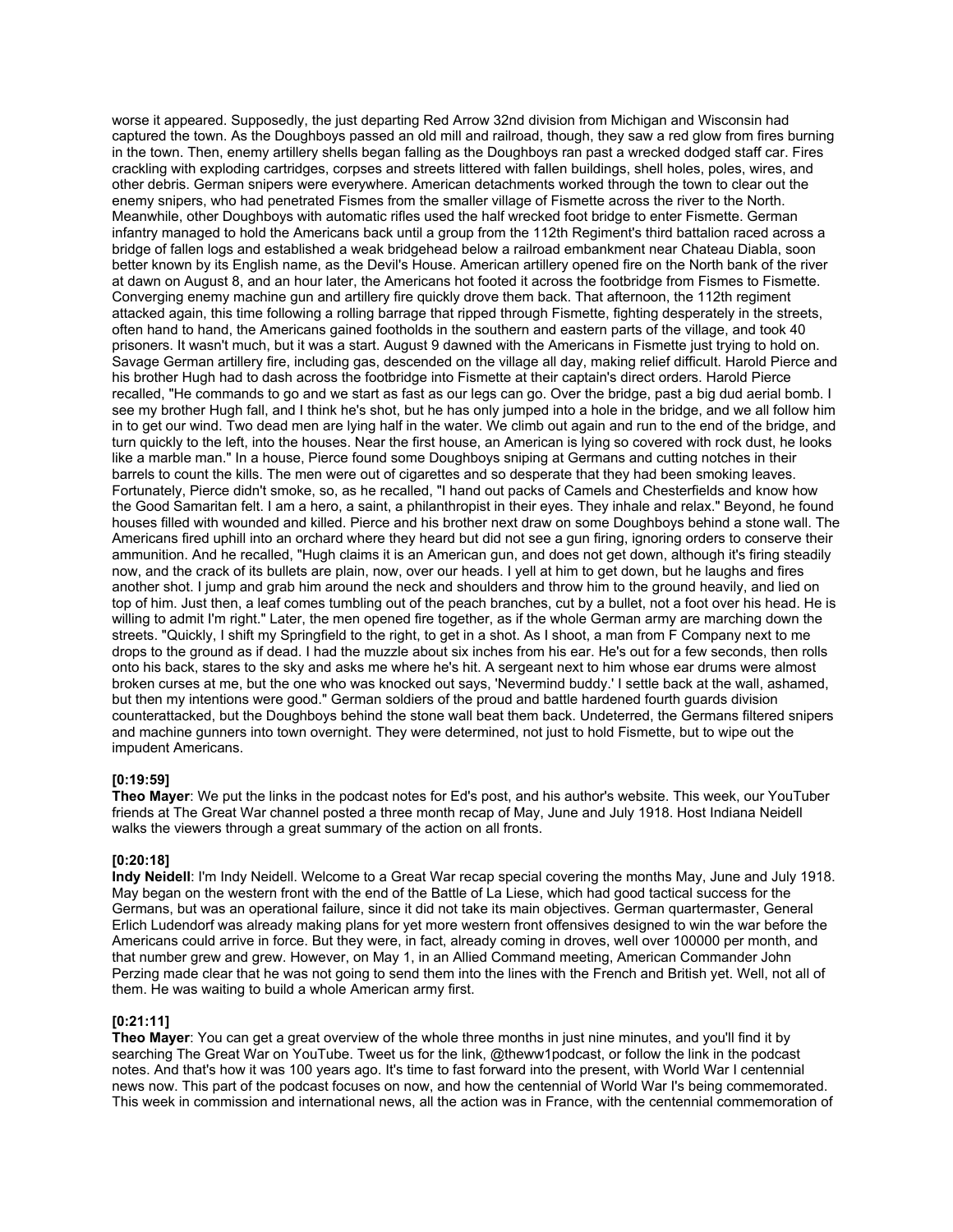the Battle of Amiens on August 8, which most consider the turning point and the beginning of the end of World War I. The Allied Nations all came to France to remember this poignant moment. A number of commissioners and some of our staff were on hand. Commissioner Siegfried gave great interviews, including to the BBC, while Helen Patton, granddaughter of the general, did a wonderful job for the US commission, interviewing with Centenary News, Reuters, Agence France Presse, BBC France 3 and more. Coordinating all this from behind the scenes was Chris Islieb, our director of public affairs. The whole team did a great job as the US representative at this key international event, attended by the dignitaries and prime ministers of our partnered nations, and even royals, by the attendance of Prince William, the Duke of Cambridge. To bring the whole story home to our constituents, we rolled out some new technology on our website that allowed us to pull in social media posts from all platforms, from anyone, creating an intriguing and wonderfully educational pastiche of images and sounds and voices, all available for exploration on our website, at ww1cc.org/international. Here's some of what you'll find.

# **[0:23:13]**

**Poetry Reader**: Lord Harry laughed in Amiens there flashed a name of some great man he left behind, and then a sudden silence came, and even who runs, stood still to hear with eyes aflame, the distant mutter of the guns.

# **[0:23:35]**

**BBC Announcer**: So, in the spring of 1918, the Germans launch that vast force against Allied lines. They come close to breaking through their lines, defeating the French, the Americans and the British, but they don't.

# **[0:23:49]**

**Prince William**: Aerial, mechanical, and human courage, and ingenuity combines with devastating results. Amiens was symbolic of the the cooperation without which victory was impossible. It is entirely fitting, therefore, that today, that same international coalition has returned to Amiens, with our former enemy in peace and partnership.

#### **[0:24:22]**

**Theo Mayer**: We'd like to invite you to explore this really interesting resource at wwicc.org/international, all lowercase. Follow the link in the podcast notes, or send us a link request on Twitter, @theww1podcast. This week's World War I war tech looks at a really distinctive World War I form of camouflage, one that doesn't seek to hide the target, but to confuse the mind. It's very visible, visually stunning, and it's known as dazzle. During the first World War, U-boats were the scourge of the seas, sinking nearly 5000 ships during the course of the war. Now, on the high seas, the human eye, assisted by optical lenses, were the primary tool used by U-boat commanders to judge the speed, size and position of their target vessels. Like aiming a rifle at a moving target, the human eye was the essential technology for aiming and firing torpedoes. Sonar and radar were emerging technologies, so for all intents and purposes, the submarines targeted ships by eye. Hiding below the surface of the water, U-boats could sneak into torpedo firing range without the target ships knowing or taking evasive actions. The term sitting duck comes to mind. So, the question is, how could the Royal Navy better protect itself and crucial allied shipping lines from the U-boat scourge? Well, ships started to use something called hydrophones, a sort of immersed microphone that would let talented operators listen to the ocean and try to figure out whether U-boats were coming or not. But the most unusual and dramatic and even surprising countermeasure was naval camouflage. Now, for our long time listeners, as we noted in our February 2018 episode #60, in our Speaking World War I segment, the term camouflage comes from the French , which means to hide oneself. So, when you think of camouflage, what comes to mind is keeping something hidden, making something hard or impossible to detect. But in this case, hiding wasn't the goal at all. In face, dazzle camouflage, as it came to be known, arguably makes boats more visible, not less. Dazzle painting a ship was meant to confuse the eye about the ship's movement, size, direction and speed. The idea was to throw off the U-boat commander's targeting, with wild striped patterns and shapes, so that, when he fired his torpedoes, he'd miss. That was the admiralty's thinking when it decided to paint hundreds of naval and merchant boats in this style in May of 1917. But it all started in 1914, when a professor of zoology from the University of Glasgow named John Graham Curr brought his nature inspired camouflage idea to the admiralty. Now, his ideas were meant to hide the ships, and they painted some ships, but concluded that hiding camouflage for ships didn't really work. So, here comes the twist. An experienced royal navy painter, and certainly not a scientist, named Normal Wilkinson, floated the idea that painting ships, not to hide, but to distort the form of a vessel, would make it harder for attacking submarines to target them accurately. Now, he claimed that the previous ship camo schemes failed because they tried to render the ships invisible. John Curr, our Glasgow professor, took great exception to this, but the admiralty took Wilkinson's idea and implemented it. In truth, the effectiveness of dazzle painting was never definitively proven one way or the other. Some primary sources in post war evaluations give it high marks for effectiveness, while others downplay it. Here's a first hand account of a U-boat captain tracking a dazzle painted ship. "It was not until she was within a half a mile that I could make out that she was one ship. The dark painted stripes on her after part made her stern appear her bow, and a broad cut of green paint mid-ship looked like a patch of water." Now, he declared the camo of this particular boat, "the best I have ever seen." However, studies by the British admiralty of shipping losses could not draw a correlation between dazzle painting and greater survival rates for ships. Although, one inquiry did not that the sailors on dazzle painted ships exhibited higher morale. So, while the British authorities were generally less than enthused, the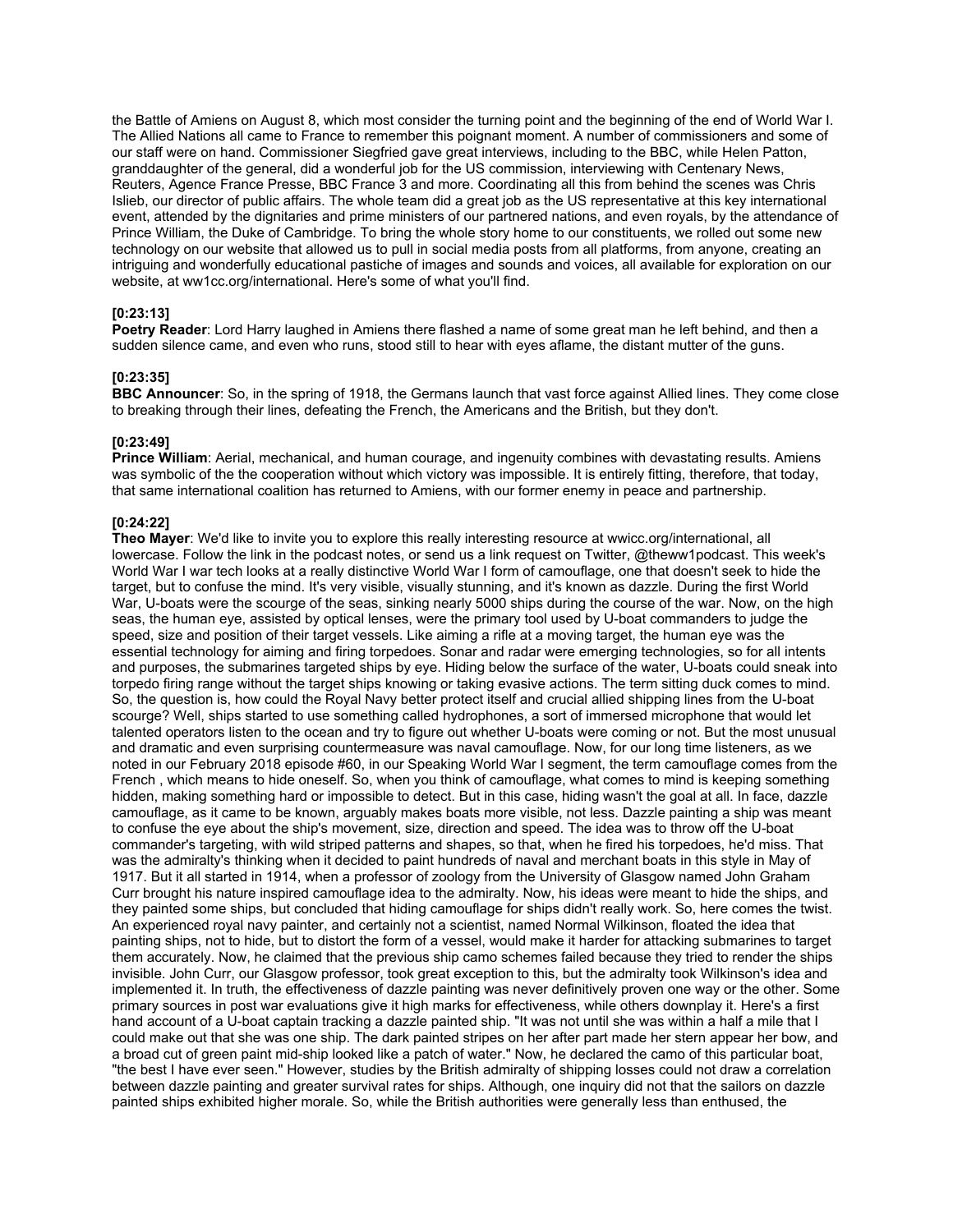American Bureau of Construction Repair fully endorsed dazzle painting as something of distinct value, particularly in the case of large and fast vessels, which might be saved from disaster by the momentary confusion of the attacking submarine commander. In any case, the argument became moot between the wars, with the improvement of sonar and radar. Although it became obsolete as a naval technology, dazzle camo persists in a very interesting way, with luxury auto makers, such as Lamborghini, who use it to conceal the design features of a new car model while it's still in the testing phases. Dazzle camouflage, awesome looking paint jobs for ships, and an awesome subject for World War I war tech. Of course, this is such a visual story, that we'll be posting a lot of really great images on our Twitter channel this week, @theww1podcast. We also have links for you in the podcast notes. During our podcast episode #71 in May of 2018, we spoke with Jenny Waldman, the director of 1418 now. Now, this is a British five year program of arts experiences connecting people with World War I. So, in keeping with our previous story, today, we're taking a deeper look at one of their programs, the Dazzle Ship series. Now, for this, five contemporary artists were commissioned to transform real life ships in the UK and even on in the USA, paying homage to the World War I practice and creating conversations about the hundreds of ships that were dazzled during the first World War to fool submarine attacks. It's a wonderful project that takes dazzling off the obscure pages of old photos, and brings dazzle ships out into the public, opening thousands of conversations about, "What the hey? What is that?" Joining us are Tamsen Dillon, curator at 1418 Now, and Emma Enderby, adjunct curator at the Public Art Fund in New York City. Now, both of you, welcome to the podcast.

# **[0:31:14]**

**Tamsin Dillon**: Hello!

# **[0:31:15]**

**Emma Enderby**: Hi, thank you so much for having us.

#### **[0:31:17]**

**Theo Mayer**: A pleasure to have you here. Tamsen, let me start with you. Dazzle ships are an iconic but generally obscure piece of World War I history. How did the idea come up to do a dazzle project as part of you 1418 Now programming?

#### **[0:31:33]**

**Tamsin Dillon**: As you say, it'd be a fantastic series of projects with the dazzle ships, and all of the projects in 1418 Now work with partners, and in the case of the dazzle ships, the key partner has actually been the Liverpool Biannual up in Liverpool, and they came up with the idea of thinking about how dazzle camouflage was so important during the first World War, and the fact that it was actually invented by an artist, Norman Wilkinson. Of course, we leapt on it. It's a fantastic idea, and then the long investigation began to find a ship, to find an artist for the first project.

# **[0:32:14]**

**Theo Mayer**: So, how many ships did you end up dazzling and where are they?

# **[0:32:19]**

**Tamsin Dillon**: Well, ultimately, the dazzle ship in New York that we've got done with the Public Art Fund, is the fifth ship in the series, and all the other four that we've actually dazzled two in Liverpool, and you can still see those ships, which is fantastic, I think they'll continue to be there for a while. And then there was one in London and another in Edinburgh.

# **[0:32:40]**

**Theo Mayer**: Emma, could you give us a brief introduction to the New York City Public Art Fund?

#### **[0:32:46]**

**Emma Enderby**: Of course. So, the Public Art Fund is an art organization based in New York. We celebrated our 40th anniversary last year. We were founded in 1978, and since then, have been bringing free art to the public, working with contemporary artists ranging from painters, sculptors, those who work with moving image, all sorts of mediums, to make those works and bring them to a New York audience free.

#### **[0:33:13]**

**Theo Mayer**: Now, were any of the artists trying to fool the eye the way the dazzlers of World War I were? Or were they just using the ships as a sort of giant, wonderful canvas?

# **[0:33:24]**

**Tamsin Dillon**: I think the selection of the artists was a really important part of this process, to work with artists who, in their practice, are thinking about what the eye is doing. It wasn't necessarily about replicating the process of dazzling, actually having a more contemporary response to the idea of what that might mean, and therefore, kind of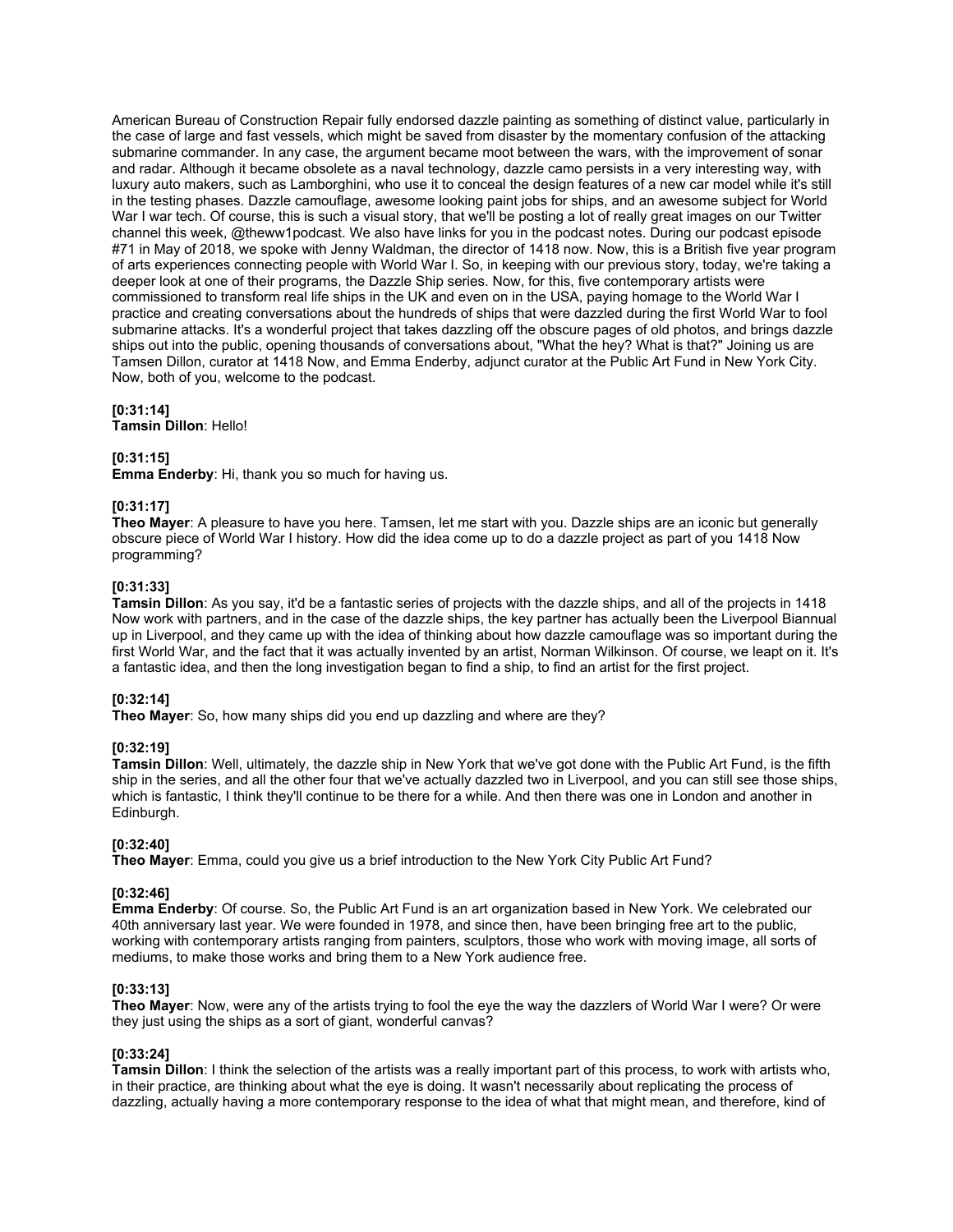raising awareness of how it happened 100 years ago, and how artists work now, and I think in each case, it was an opportunity that really pushed the practice of each artist and tested their limits and their comfort zones for sure.

# **[0:34:00]**

**Emma Enderby**: Interestingly, who dazzled the ship in New York, the John Jay Harvey, which is a decommissioned fire boat, she did incorporate some of the methods or some of the techniques that they used in the traditional dazzle patterns, so the dazzle ship in New York does have a fake bow and a fake stern, which does work. We looked at it from a certain angle, and it does look offset, as well as kind of trying to create a sense of you're not sure where the front of the boat is or where the back of the boat is, this idea of directional confusion.

# **[0:34:31]**

**Tamsin Dillon**: But, the result is beyond the dreams I had of the ship. It's fantastic.

# **[0:34:37]**

**Theo Mayer**: I was talking to Catherine about this earlier, and all I'd ever seen were black and white photos of dazzle ships, so I suppose, I assume that dazzle painting was black and white, but she explained to me, no, many of the ships were painted with colors, even during World War I.

### **[0:34:52]**

**Tamsin Dillon**: Yes, absolutely. And that is a very interesting point.

# **[0:34:56]**

**Emma Enderby**: The colors that Talba selected are the colors of the fire boat. It's red and white. And she kind of chose that for several reasons. One, to pay homage to the fire boat, and its colors, but also to play off the idea of dazzle itself. It's sort of hiding in plain sight.

# **[0:35:12]**

**Theo Mayer**: So, how does somebody go around and approach somebody who owns a ship and explain, "Hey, you know what? We'd really like to paint your ship in a really crazy way."

# **[0:35:24]**

**Emma Enderby**: It's definitely a process. So, we talked to so many vessel owners and types of boats and for us, it felt like it had to be the really right collaboration. When we came across the John Jay Harvey, which is the boat that we dazzled, which was built in 1931, decommissioned in the 90s, itself is like this icon of New York. It was here at 9/11, so it also had this incredible story. It's a non for profit, it's a museum in of itself, and the fact that we could collaborate with them was really great for us, and also for them, because we actually helped to restore their boat, every layer of paint as Tomsan will tell you, that goes onto a boat is actually restoration. They loved the idea that they had their own historian who knew about the history of dazzle, and it struck a chord with them, and the idea that we could do this and then bring this project to the public felt very in line with their mission. They had been giving free tours to the public for 18 years. The great synergy there.

# **[0:36:26]**

**Tamsin Dillon**: There was a unique story behind every one of the boats, and as she said, in most cases, it's as much a process of restoration as anything else. It's a question of finding something that's the right size, that's feasible, and is actually in need of a lick of paint, and to kind of infuse a group of people who would never think about working with an art program for any other reason, there were so many challenges involved in each of these projects. But all of these projects come to fruition at the end of quite a long period of research and development, and it was interesting to be in touch with Emma as she and Jesse were racing around the New York waterways trying to find the right boat and the right boat owner to collaborate with.

# **[0:37:11]**

**Theo Mayer**: So, what's going to happen to these ships after they've been exhibited? And Tamson, you sort of already answered, that some of them may just stay the way they are, and Emma, the New York fire boat is going to get reverted?

# **[0:37:23]**

**Emma Enderby**: The plan, at the moment, is to de-dazzle. I imagine there may be small elements, maybe, of it painted, but it is this historic vessel, and I think always the plan was to sort of take it back.

**[0:37:33] Theo Mayer**: De-dazzle?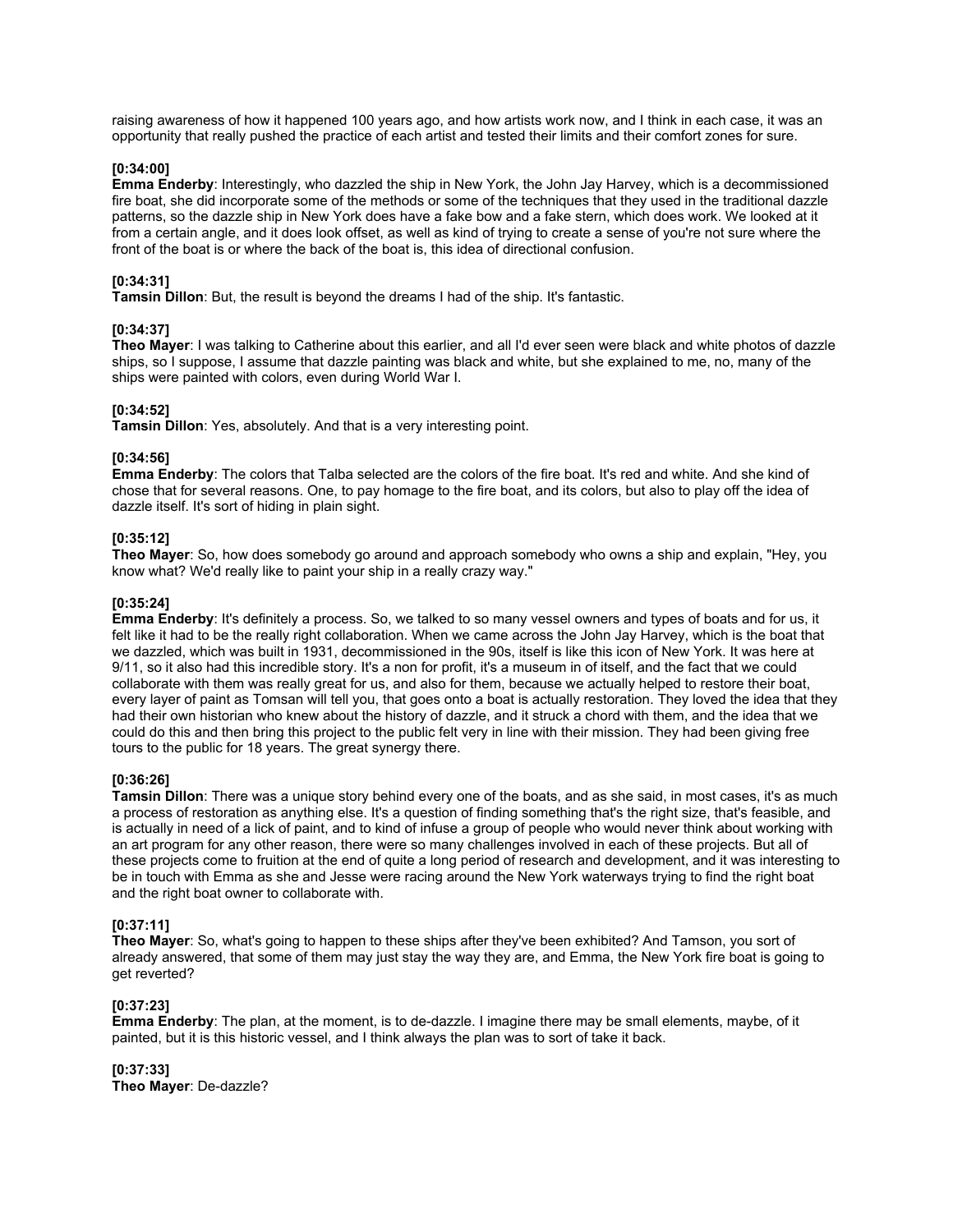### **[0:37:34] Emma Enderby**: De-dazzle. Yeah.

# **[0:37:37]**

**Theo Mayer**: It's a dazzling project. Thank you both so much for coming in and talking about it.

# **[0:37:41]**

**Tamsin Dillon**: It's been a pleasure. Thank you very much.

# **[0:37:43]**

**Theo Mayer**: Tamson Dillon is the curator at 1418 Now, and Emma Enderby is the adjunct curator at the Public Art Fund in New York City. Learn now about the 1418 Dazzle Ship series by following the link in the podcast notes. Moving on to our 100 cities, 100 memorials segment. About the \$200000 matching grant challenge to rescue and focus on local World War I memorials. This week, we're joined by Iowa World War I centennial committee co-chair, Timothy Lane, to talk about not one, but two 100 Cities, 100 memorials projects, and both with a specific and interesting angle. Both projects were directed by a state centennial organization. One was awarded in the first round, and the other in the second round. And Tim, your name comes up both times. Welcome to the podcast.

# **[0:38:36]**

**Timothy Lane**: My pleasure to be here, Theo.

# **[0:38:38]**

**Theo Mayer**: Tim, since you are the co-chair of the Iowa World War I Centennial Committee, let's start wide with Iowa in World War I. There's a real story and some real well-known persons involved. Could you give our listeners an overview?

# **[0:38:52]**

**Timothy Lane**: I would love to. Let's start with Herbert Hoover, born in West Branch, Iowa, and although his presidency might not have been all that much to write a whole bunch about, his efforts as a humanitarian in bringing relief to Belgium was epic, and on August 3, 1914, he was a geologist, he was a miner. He was not a humanitarian, but boy could he get things done and get things delivered. So, we can start with Herbert Hoover, and we can move on to one of the first Americans to die in the war. The first woman to die Marian Crandle, and the last American to die in the war, Wayne Miner from Centerville, Iowa. At every stage of the war, we like to think Iowa was in 100%.

# **[0:39:39]**

**Theo Mayer**: Now, we've got a lot to cover with two memorials. Let's start with the Gold Star Memorial. It's really striking, and for World War I memorials, kind of a unique design. Can you tell us a bit about its history and its design?

# **[0:39:52]**

**Timothy Lane**: Charles , if you go to statuary hall, I believe he has statues for eight different states, and he's just all over the place. He's an amazing artist, and he was the one that created the Polk County Gold Star Memorial, which is just absolutely an amazing monument, but unfortunately, over the years, the trees around it have grown up, the views of it from the neighborhood that have kind of almost disappeared, and birds and bees make their nests in this incredible sculpture, and we need to harken back to the days of 20s when this thing was a civic landmark in Des Moines, Iowa. Last April, throughout the city of Des Moines, we had a massive poppy planting at all the parks in Des Moines that were named after World War I veterans. But we're in the process of still sprucing up and dealing with our two monuments in the city of Des Moines that are part of the 100 Cities Project.

# **[0:40:51]**

**Theo Mayer**: Are you planning a rededication in November, or are you planning one for later in the year?

# **[0:40:55]**

**Timothy Lane**: We're shooting for November. We'd like to maybe organize things where the entire month of November is followed with day one, with day two dedication and day three dedication, et cetera, et cetera, so that we create the greatest amount of awareness possible.

# **[0:41:12]**

**Theo Mayer**: Okay, Tim, your second project really fascinates me because it focuses on a largely, let's say often neglected group, who contributed so much 100 years ago, women.

# **[0:41:24]**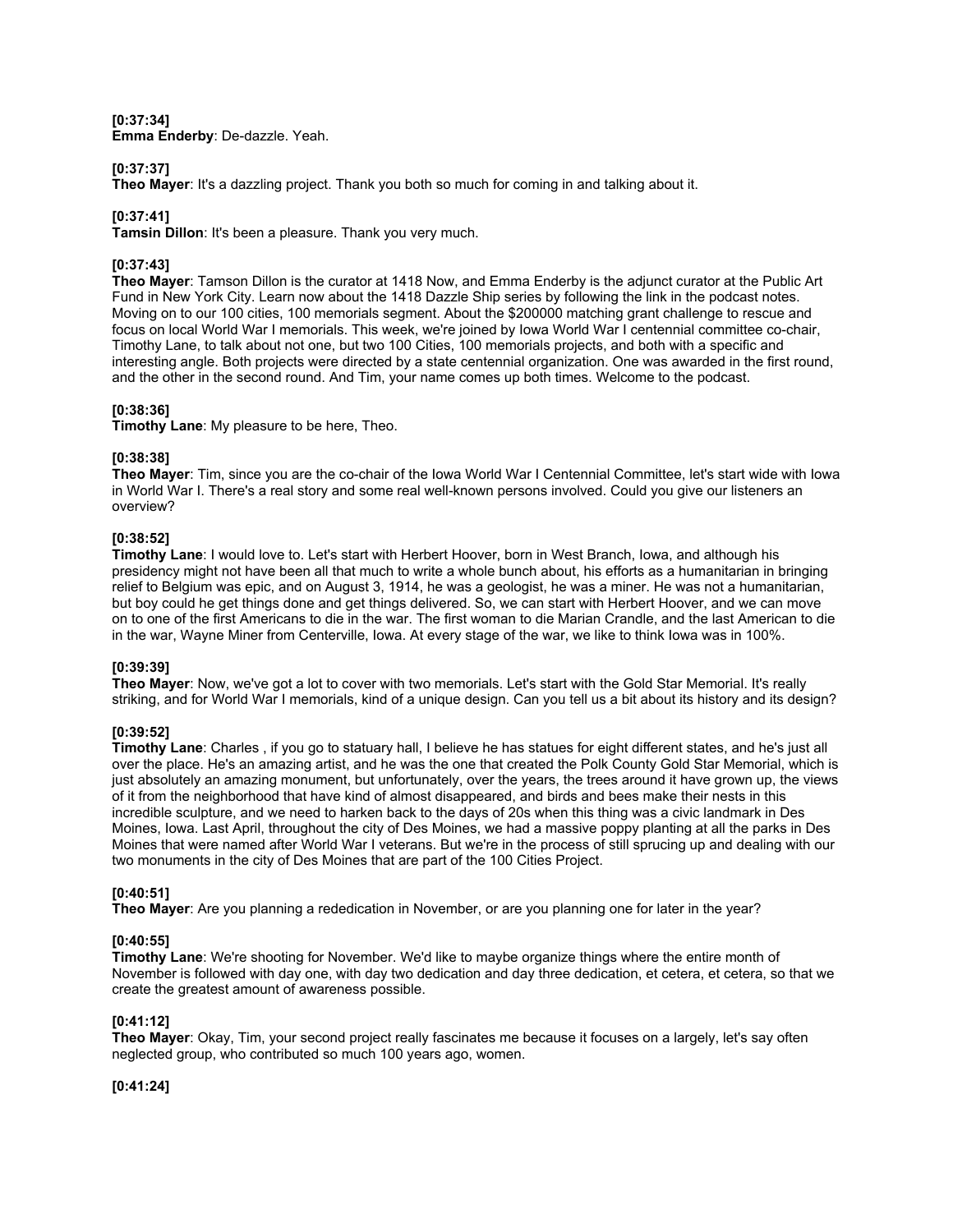**Timothy Lane**: Let me lead up to that, Theo, with kind of a story from exactly 100 years ago this week. There was a group of women at our Fort Des Moines, not Camp Dodge, that were heading off to war, and the men were lined up to wave the medical corps adieu. Now, we lost 11 women in Europe during World War I, including Marian Crandle, who was an interpreter, and 10 nurses. In the 1920s, the state of Iowa planted some white birch trees for the women in white, and over time, those trees died, some were struck by lightning, and that particular memorial faded over time. It's unfortunately the case. So, one of our projects is to rededicate a grove of trees on our state capital dedicated to the women in white.

# **[0:42:12]**

**Theo Mayer**: Well, Tim, I really like the aesthetic of that, because you're commemorating these women in white, not with dead stone, but with living trees, which really speaks to the role in saving and not taking lives during this horrific war. What stage is the project at now?

# **[0:42:29]**

**Timothy Lane**: That stage is moving along nicely. We've got our contractor, we've picked the site, we've selected the trees, a heartier breed of trees than the white birch that we initially went with. We're going to go with white oak to, again, carry on the theme, and we also want to make sure that we include all of the nurses that died in Iowa during the Spanish Flu epidemic, as well as those that died abroad.

# **[0:42:52]**

**Theo Mayer**: As a part of that, I understand you're also putting up a plaque listing the names of the women?

# **[0:42:58]**

**Timothy Lane**: We want to make sure that this grove of trees has a higher level of visibility and recognition than the initial grove, which just was basically trees and no marker to designate just what those trees stood for.

# **[0:43:11]**

**Theo Mayer**: Tim, is there anything else you want to tell us about your memorial or your centennial plans for Iowa?

# **[0:43:17]**

**Timothy Lane**: They have a current exhibit called the War Train that shaped a nation. It is about the Czechoslovakia troops that were kind of muddled in original alliance to one side and then the other. It's a great exhibit that kind of plays into your earlier comments and discussion.

# **[0:43:36]**

**Theo Mayer**: Well, Tim, you and your colleagues are doing a great job in Iowa. Thank you for coming in. Timothy Lane is the co-chair of the Iowa World War I Centennial Committee. Learn more about the 100 Cities, 100 Memorials program by following the link in the podcast notes. Alright, now for our weekly feature, Speaking World War I, where we explore the words and phrases that are rooted in the war, and this week, it's the third light. Did you ever run across the superstition that you should never light three cigarettes on a single match? Well, okay, so in today's more smoke free world, that may be getting a bit obscure, but I absolutely remember my war veteran dad making a big deal out of this. Some superstitions do have a basis in fact, like walking under a ladder being unlucky. I mean, the odds of something getting dropped on you are a heck of a lot higher when you're under a ladder, right? Well, the misfortune of the third light is a lot like that, and it comes from World War I, from the trenches, because at night, in the time it takes to light two cigarettes, a sniper can see the light, aim his rifle, and by the third cigarette, can squeeze off a shot, which makes for a very bad day for the third cigarette holder. It's called the third light, and it's this week's word for Speaking World War I. Learn more about this by the link in the podcast notes. This week in Articles and Posts, where we highlight the stories you'll find in our weekly newsletter, The Dispatch. Headline: Bells of Peace gaining new participants nationwide for 11/11/18 National Bell Tolling. We're just getting started, but already more than 85 community participants and two state governor proclamations have signed up for the US World War I Centennial Commission's initiative, Bells of Peace, a national bell tolling on 11/11 at 11 AM local. Read more about how you, your organization, church, school, civic group, veterans group, city or state can participate in this growing national commemoration event. Headline: Women in the Marines. PFC Edith Mecias was one of two sisters who served as marines in World War I. Her story and that of all her groundbreaking fellow women marines are the subject of a special exhibit showcasing 100 years of service by women marines, 1918 to 2018, presented by the Women in Military Service for American Memorial Foundation. Learn more about how you can attend the opening to the special event. Headline: US Mint reopens sales of World War I service medals and Centennial Silver dollar coin sets. Collectors can once again order the five 2018 World War I centennial silver dollar and service medal sets. Limited to a production run of 100000, the sets launched on January 17, and originally had an ordering deadline date of February 20. Find out more about this new and probably last opportunity to buy these distinctive and history centennial collectibles from the US Mint. Headline: Purple Heart Medal has Direct Connection to American World War I Military Experience. World War I centennial commission intern, Erin Rosenthal, takes a look at the story of the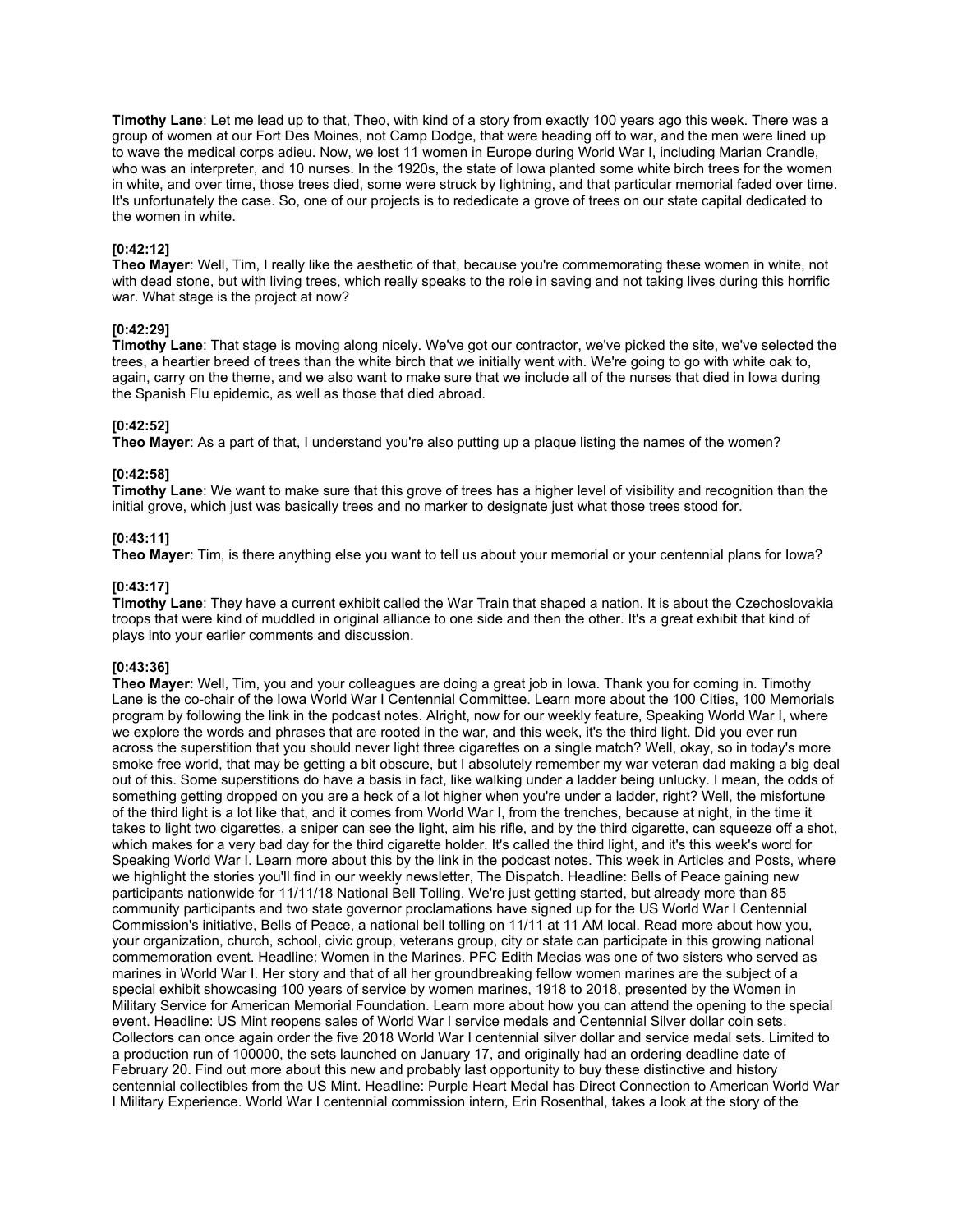modern Purple Heart Medal, and its World War I roots. Headline: This week's featured story of service is Charles Benjamin Mead. Read the story of Charles Benjamin Read, submitted to stories of service by his granddaughter-inlaw. Charles Mead was born in Nebraska, enlisting at 22 years of age, listing his occupation as a carpenter. He served in the US Army, and you can read a transcription of his handwritten journal by heading to Stories of Service on the commission website. Finally, our selection from our official World War I centennial merchandise shop. Our featured item this week is our white ceramic World War I centennial mug. It features the iconic Doughboy silhouette flanked by barbed wire, and you can enjoy your favorite beverage in this 15 ounce ceramic mug while you remember and honor the sacrifices made by our boys. Links to our merchandise shop and all the articles we've highlighted here are in our weekly Dispatch newsletter. Subscribe at ww1cc.org/subscribe. You can also send a link request with a tweet to @theww1podcast, or follow the link in the podcast notes. And that brings us to The Buzz. The centennial of World War I this week in social media, with Catherine Achey. Catherine, what are this week's picks?

# **[0:48:31]**

**Katherine Akey**: Hey, Theo. This week, it's all about Amiens, as this week marks the centennial of the Battle of Amiens, the German Black Day and a major Allied offensive. There are commemorations and events all over the world remembering the clash, and you can find photos, articles, and stories about the battle and the commemorations by looking up the hashtag #Amiens100 on Facebook, Twitter, and Instagram. You should also add your own content to the tag. Just include #A-M-I-E-N-S-1-0-0, Amiens100, on your post to be part of the social media story. You can also visit our International Experience Commemoration page, at ww1cc.org/international, where these posts are pulled together into one place. And to finish this out of the week, if you want a detailed but easy read on the Battle of Amiens, follow the link in the podcast notes to read the article, "100 Year Ago Battle of Amiens and Start of 100 Days" at Centenary News. The piece includes some photographs of modern day Amiens, including the cemeteries there, and is a great introduction to the battle and its importance. There's also, in the links for you, a wonderful page set up by the Imperial War Museum in the UK with an outline of the battle and videos, images and more. That's it this week for The Buzz.

### **[0:49:56]**

**Theo Mayer**: And that wraps up episode #84 of World War I Centennial News. Thank you for listening. We also want to thank our guests, Dr. Frederick Dickinson, professor of Japanese History at the University of Pennsylvania, Mike Schuster, curator for the Great War Project blog, Dr. Edward Langle, military historian and author, Thamson Dillon, curator for 1418 Now, and Emma Enderby, adjunct curator at the Public Art Fund in New York City, Timothy Lane, from the Iowa World War I Centennial Committee, Catherine Ackey, World War I photography specialist, and line producer for the podcast. Many thanks to Mac Nelson, our wonderful sound editor, and we're both grateful and sad to say that our summer intern, J.L. Michoud, leaves us this week to finish his schooling. J.L. Is a fourth year student at the University of Virginia, and will graduate next spring with a degree in Foreign Affairs. Thank you, J.L. for all the hard work over the past months. And I am Theo Mayor, your host. The US World War I Centennial Commission was created by Congress to honor, commemorate and educate about World War I. Our programs are to inspire a national conversation and awareness about World War I, and this podcast is a part of that. We're bringing the lessons of 100 years ago to today's educators and their classrooms. We're helping to restore World War I memorials in communities of all sizes across the country, and of course, we're building America's national World War I memorial in Washington, D.C. We want to thank the Commission's founding sponsor, the Pitzgert Military Museum and Library, as well as the Star Foundation for their support. The podcast and a full transcript of the show can be found on our website at ww1cc.org/cn, that's Charlie Nancy. You'll find World War I Centennial News in all the places that you get your podcasts, and even on your Smart Speaker by saying, "Play ww1 Centennial News Podcast". The podcast Twitter handle is @theww1podcast. The commission's Twitter and Instagram handles are both @ww1cc, and we're on Facebook, at WW1 Centennial. Thank you for joining us, and don't forget to share the stories that you're hearing here today about that war that changed the world.

#### **[0:52:23]**

**Poetry reader 1**: I'm a soldier and stand in the field, and know of no one in the world.

# **[0:52:24]**

**Poetry reader 2**: Thus, I cannot celebrate this rainy day, so I tend to be concerned, damp, and leaden.

#### **[0:52:45]**

**Poetry reader 3**: Since, at night, your image broke my sleep, and brought me near to you.

#### **[0:52:52]**

**Poetry reader 4:** I'm a soldier, and stand in the field, gun in the arm, and far from the world.

# **[0:52:58]**

**Poetry reader 5:** While I'm at home, I close door and window, and remain alone for a long time.